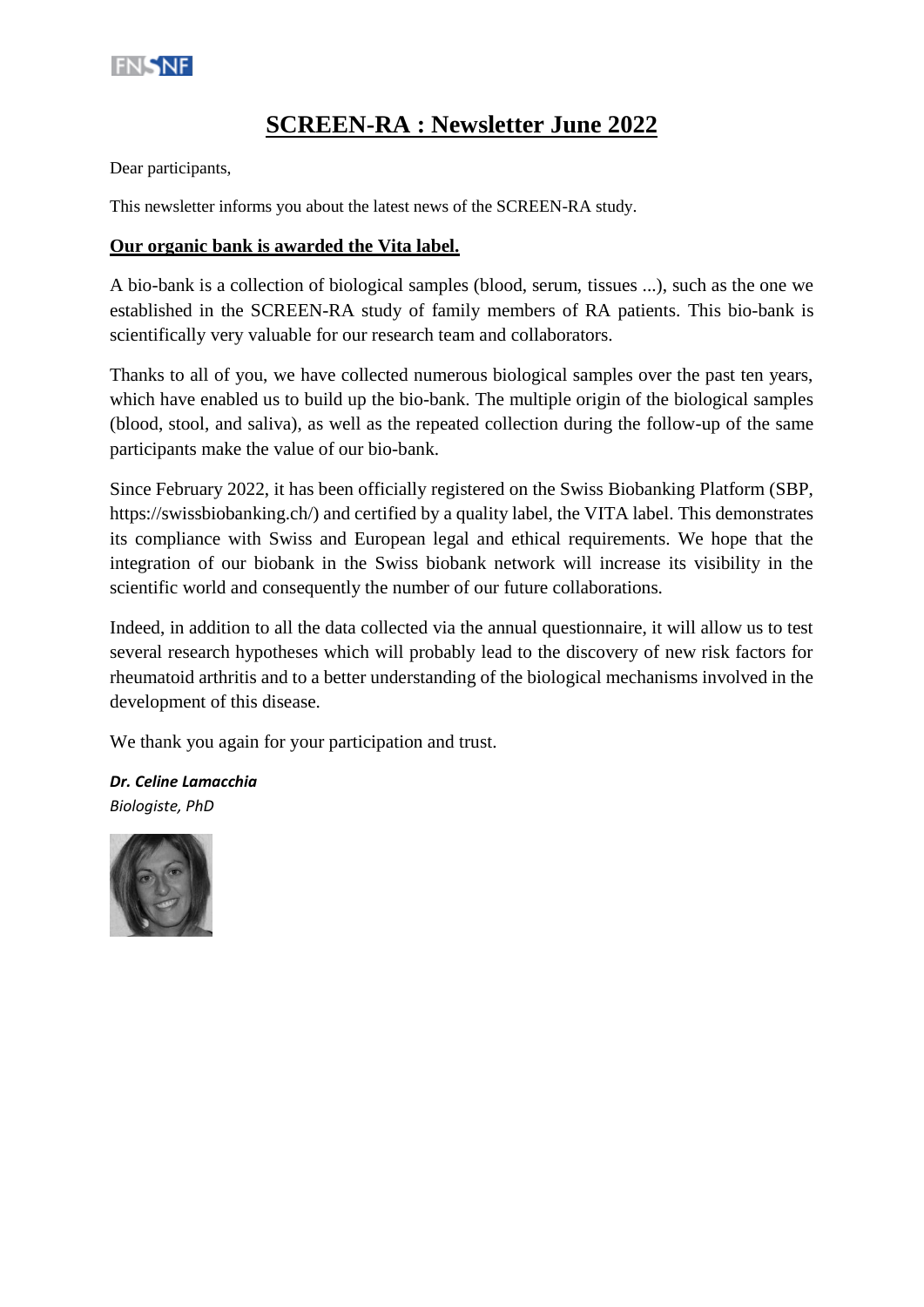

## **Annual questionnaire**

Following your many requests, the research team has tried to make some things easier in the annual questionnaire.

**Reduction in the number of pages:** The questionnaire used to be 30 pages long and now only 18 pages.

**The possibility to print the pages of the questionnaire** that you would like to keep a record of in order to fill in the questionnaire the following year.

**The possibility to give us feedback on the questionnaire:** On page 18, you can provide your

comments on the questionnaire



### **The addition of a series of questions on Covid19.**

- Have you been screened for coronavirus in the last 12 months?
- Have you been vaccinated against Covid19?
- Have you been vaccinated against pneumococcal disease in the last 6 years?
- Have you been vaccinated against flu this winter?

We hope you will enjoy the changes.

And don't forget that you can send us your questions to the following e-mail address: [Eric.Trunk@hcuge.ch](mailto:Eric.Trunk@hcuge.ch)